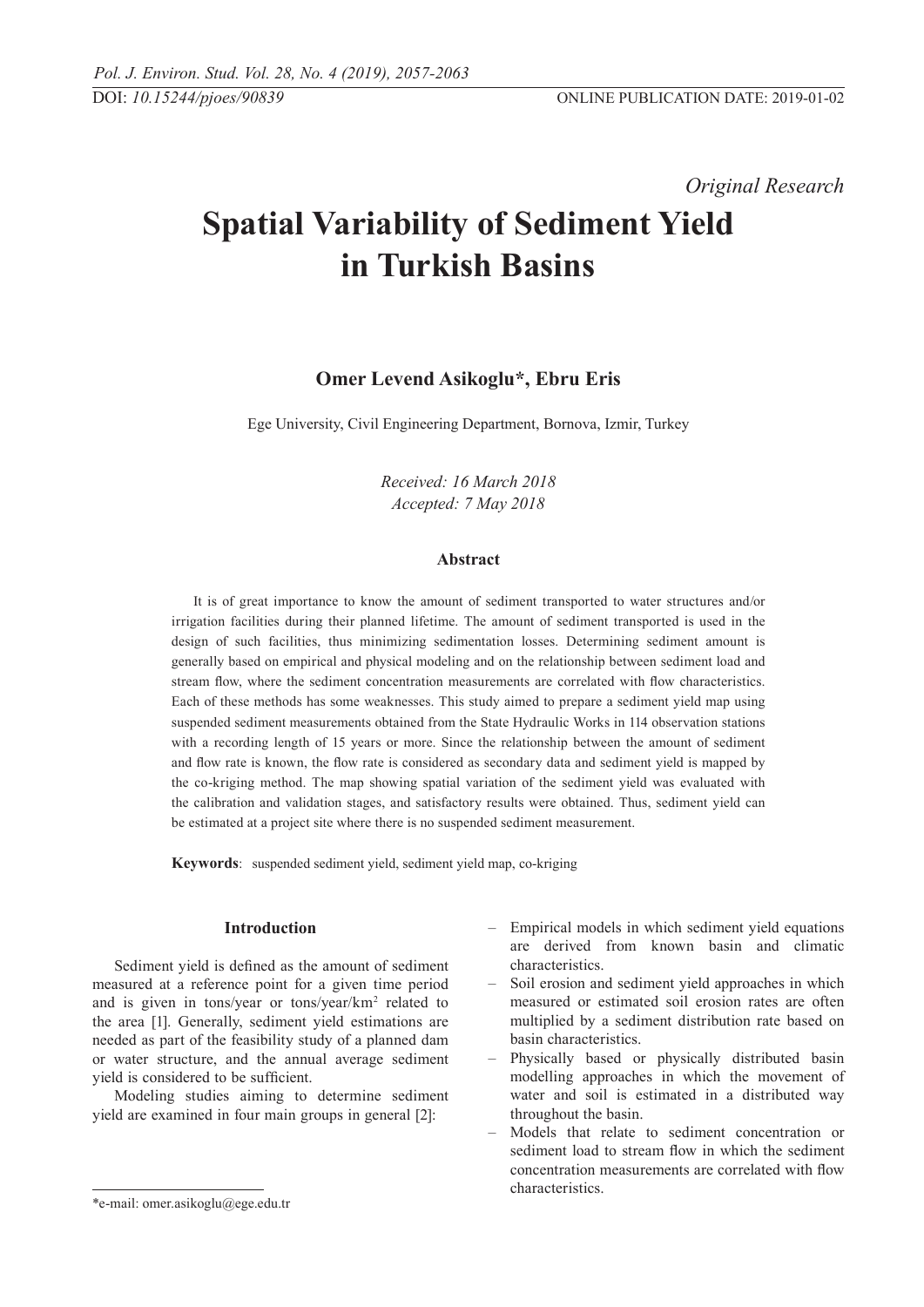Calculating sediment yield has been the subject of many studies in the literature [1, 3-29], many of which are based on the above-mentioned modeling principles.

In the studies carried out, in some cases it is observed that the sediment yield estimates have been exceeded before dam construction starts. An important reason why reasonable estimates for average annual sediment yield cannot be achieved is that the relationships derived from field data are applied without considering the suitability for future conditions. The effects of changes in land use on sediment yield have been extensively addressed in the literature [30, 31]. Similarly, climate and flow variability also cause changes in sediment accumulation or yield [32, 33]. An important factor in sediment yield estimates is the sediment concentrationwater discharge relationships, which are based on low-density data. The non-linear and non-stationary structures in these relationships cause their use to be at high risk. The sediment transport capacity also varies according to climatic variables and operating conditions of the land considered as a source of sediment. Recent studies, however, have shown that river basin conditions and erosion play an important role in sediment transport, and in some cases are more important than other sediment sources. These sources are rarely able to move and materials collected from the rivers may have been previously accumulated by the river system. For this reason, the time interval considered in the sediment yield estimates should be wide. The relationship between river morphology and sediment yield is not generally considered in the sediment yield model, but it can be a basis for making better predictions. Another difficulty of modeling is the precise definition of the shape, size, and density of sediment. In general, this variability is defined with the soil type of the basin remaining at the upstream of a measurement point, but the activities performed by humans may change the structure of the particle and/or the size of the size range of the sediment carried. For example, when forests are destroyed, pasture fields are plowed, mine waste is disposed of, or concrete is poured for a new urban area, and the transport balance of nature and the ratio of different sediment particles that can be transported changes.

The process of natural complexity, spatial heterogeneity, and lack of available data, coupled with the challenges listed above, makes it almost impossible to develop a model with reasonable results – especially for basins larger than  $30 \text{ km}^2$  [34].

In addition to the modeling studies mentioned above, sediment yield maps are used to show the regional variability of sediment sources in a drainage basin and the temporal changes in the relative contributions of various parts of the basin. There are a number of studies to obtain maps of global and regional scale sediment yields [35-37].

In this study, "sediment yield maps" were obtained using sediment data observed in 114 basins of Turkey. With the help of this map showing the spatial variation of the sediment yield, the above-mentioned modeling difficulties will be avoided and reliable information about sediment yield will be achieved even at a project point where there is no measurement.

#### **Data**

 A sediment yield map was prepared using the long-term average values of a suspended sediment monitoring station in Turkish river basins. Data were collected from 114 observation stations with a measurement year of 15 years or more. The oldest observations are from 1961 and the latest observation year is 2012. Data observation period varies between 15 and 52 years. The average annual flow, which is the secondary data used in the mapping, is obtained from the State Hydraulic Works (DSI with Turkish acronym) [38]. Annual mean of sediment yield and flow is 123 ton/year/km<sup>2</sup> and 55.3 m<sup>3</sup>/s, respectively. Locations of the observation stations are shown in Fig. 1.

For validating the method, sediment yield data of 15 stations (ranging from 10- to 15-year recording periods) were used. Such observation stations are also given in Fig. 1.

### **Methods**

Kriging is one of the most commonly used geostatistical methods and was originally developed for geoscience applications. Recently, it has been frequently used for mapping various hydrological parameters. n this study, kriging is used to map the sediment yield.

The method is based on the principle of calculating unknown points from known measurement points with the help of a semi-variogram. If the sample points  $x_p$ ,  $x_p$ , ...,  $x_n$ , and the yield values at these points *Z*(*x<sub>1</sub>*), *Z*(*x<sub>2</sub>*),..., *Z*(*x<sub>n</sub>*), and *Z*(*x<sub>0</sub>*) are considered to be the desired yield value,  $Z(x_0)$  value can be defined as a weighted combination of *n* known yield values located around it (Equation 1):

$$
Z^*(x_o) = \sum_{i=1}^n \lambda_i Z(x_i)
$$
\n(1)

...where  $\lambda_i$  represent weights,  $Z^*(x_o)$  represents the unbiased state of the  $Z^*(x)$  value, and the expected value of this difference must be zero. Likewise, the expected value of the estimated variance is the minimum.

Determining the most suitable weights is achieved by solving the linear system given in Equation 2, which is called kriging:

$$
\sum_{i=1}^n \lambda_i \gamma(x_i, x_j) + \mu = \gamma(x_i, x_j) \sum_{j=1}^n \lambda_j = 1 \tag{2}
$$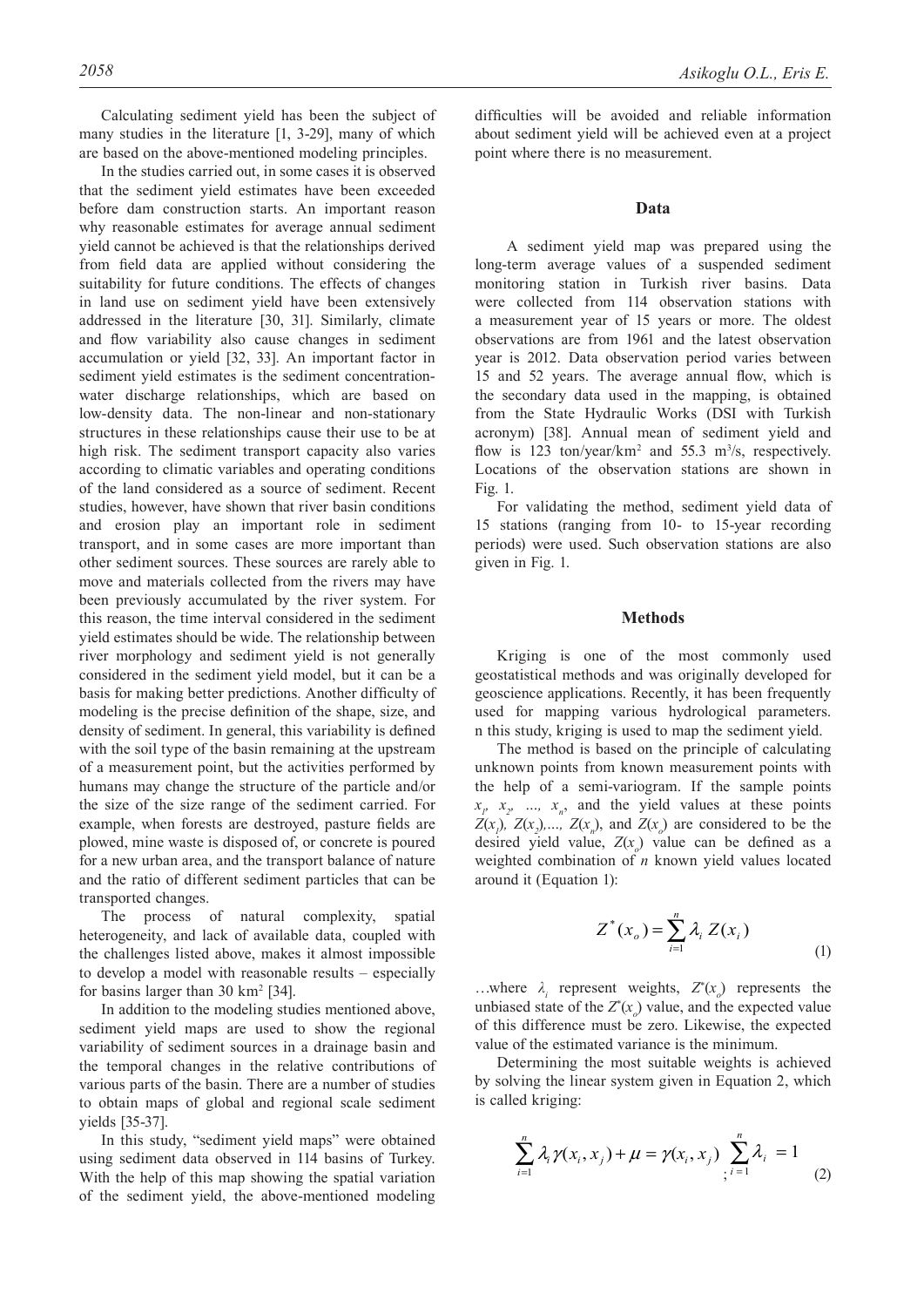

Fig. 1. Locations of observation stations used in the study.

...where  $\gamma(h)$  is a semi-variogram and  $\mu$  is Lagrange factor. The semi-variogram *γ*(*h*) is defined as:

$$
\gamma(h) = \frac{1}{2} \operatorname{var}(Z(x+h) - Z(x)) \tag{3}
$$

…where *h* represents the distance between two observation points (lag) and *var* () represents variance. In summary, in order to find the appropriate weights in kriging, the location dependence of the observations must be known. Location dependency can be defined either by using a covariance function or a variogram function.

Variogram is a function that characterizes the dependence between variables located in different points in space. Kriging weights are a direct function of the variogram model. If kriging is used as an interpolation technique for a study area, then the parameters of the selected variogram model should be known, in other words, the experimental variogram model should be generated using the data in the study area. By using an experimental variogram, unknown parameters of the theoretical model should be determined [39]. There are different theoretical models that have been proposed to fit on an experimental variogram such as linear, exponential, spherical, and Gaussian. After calculating the semi-variograms for certain distances,  $\lambda_i$  weights are calculated and the yield value of the unknown point is found.

Different kriging techniques such as simple, ordinary kriging, universal kriging, and co-kriging are widely used. In ordinary kriging, the average of the variable is unknown, whereas in simple kriging the solution is based on the assumption that the average is known and constant. If data has a trend and trend is taken into account, universal kriging can be used. The co-kriging method is an extension of ordinary kriging and interpolates considering the spatial correlation between two or more variables.

The co-kriging estimate is a linear combination of both primary and secondary data values as given by Equation 4:

$$
Z^*(x_o) = \sum_{i=1}^n \lambda_i Z(x_i) + \sum_{j=1}^n \beta_j Z(x_j)
$$
 (4)

Primary data is sediment yield whereas secondary represents flow data in this case. The development of the co-kriging system is identical to the development of the ordinary kriging system.

#### **Application and Results**

In this study the co-kriging method is used based on the spatial relationship between flow and sediment yield. Since the kriging method is based on Gaussian statistics, it assumes the normality of the data used. If distribution of the data is highly skewed, several transformations such as logarithmic transformation provide normality [40]. Note that non-normal distributed data increases prediction error.

As seen from Q-Q graphs given in Fig. 2, logarithmic transformation normalizes the distribution of the data.

Spatial distribution of the flow and sediment yield data is shown in Fig. 3. In case any trend is observed, the best model (linear, exponential, global, Gaussian, etc.) must be fitted to the variogram of the remains obtained by subtracting the observed trend from original data. However, as can be seen from Fig. 3, there is no clear trend in north-south or east-west direction for both sediment yield and flow. For this reason, the trend is not taken into consideration in this study.

For sediment yield map generation, most commonly used theoretical models (linear, exponential, spherical, Gaussian, and circular) that can best represent the experimental variogram are chosen. Fig. 4 shows root mean square errors (RMSEs) obtained from cross-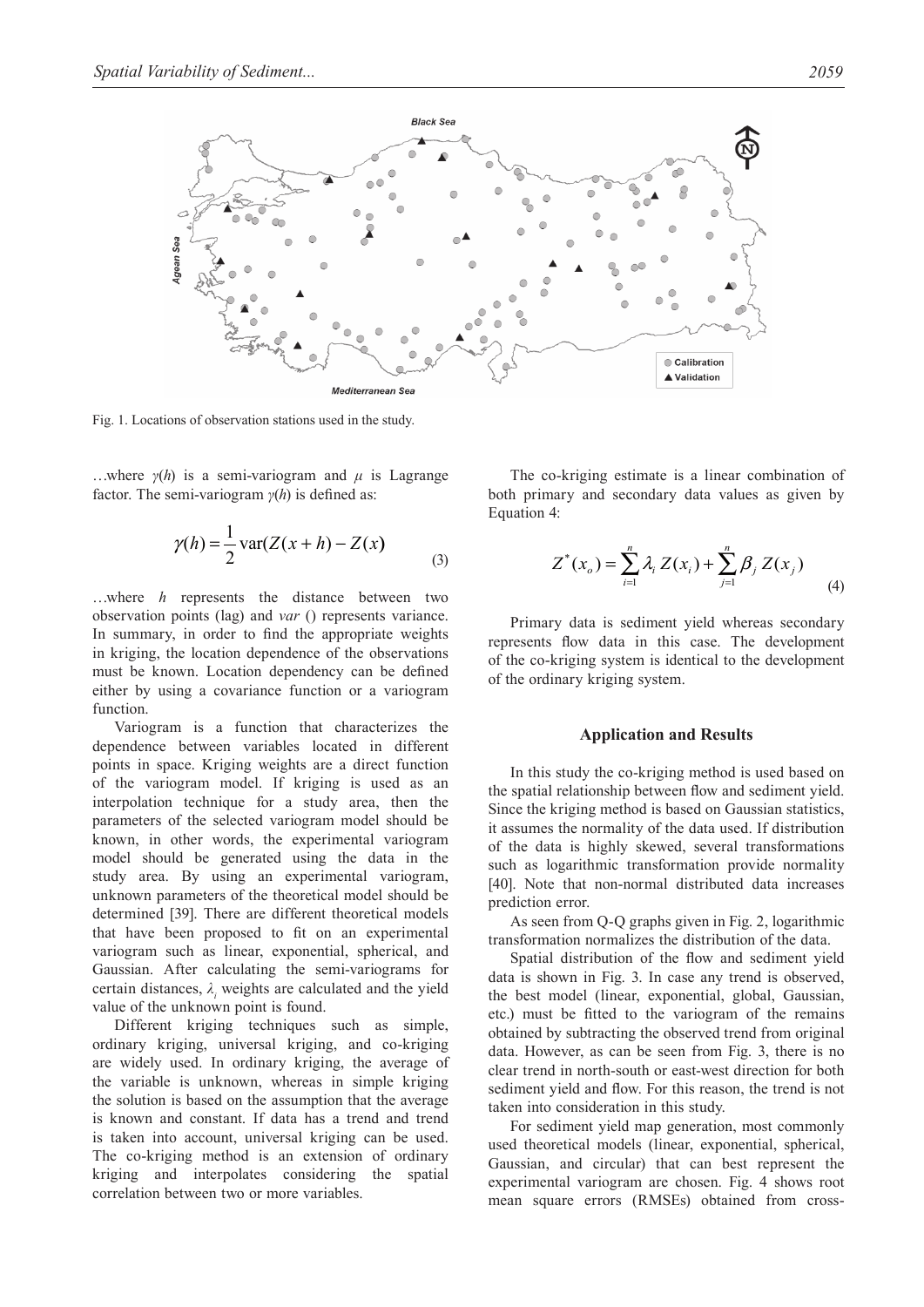

Fig. 2. Q-Q graphs: sediment yield a) original data, b) logarithmic transformed data, flow c) original data, and d) logarithmic transformed data.



Fig. 3. Spatial distributions of original data.

validation results based on the number of neighbors used in the estimation for each theoretical model. With the number of 15 neighbor points, the exponential model that has the lowest RMSE value was found as the most appropriate model for sediment yield.

A sediment yield map generated using the exponential model with the number of 15 neighbors is given in Fig. 5. The validation of the map is performed using 15 observation points that were not used during



Fig. 4. RMSEs for the theoretical variogram models with the number of neighbors.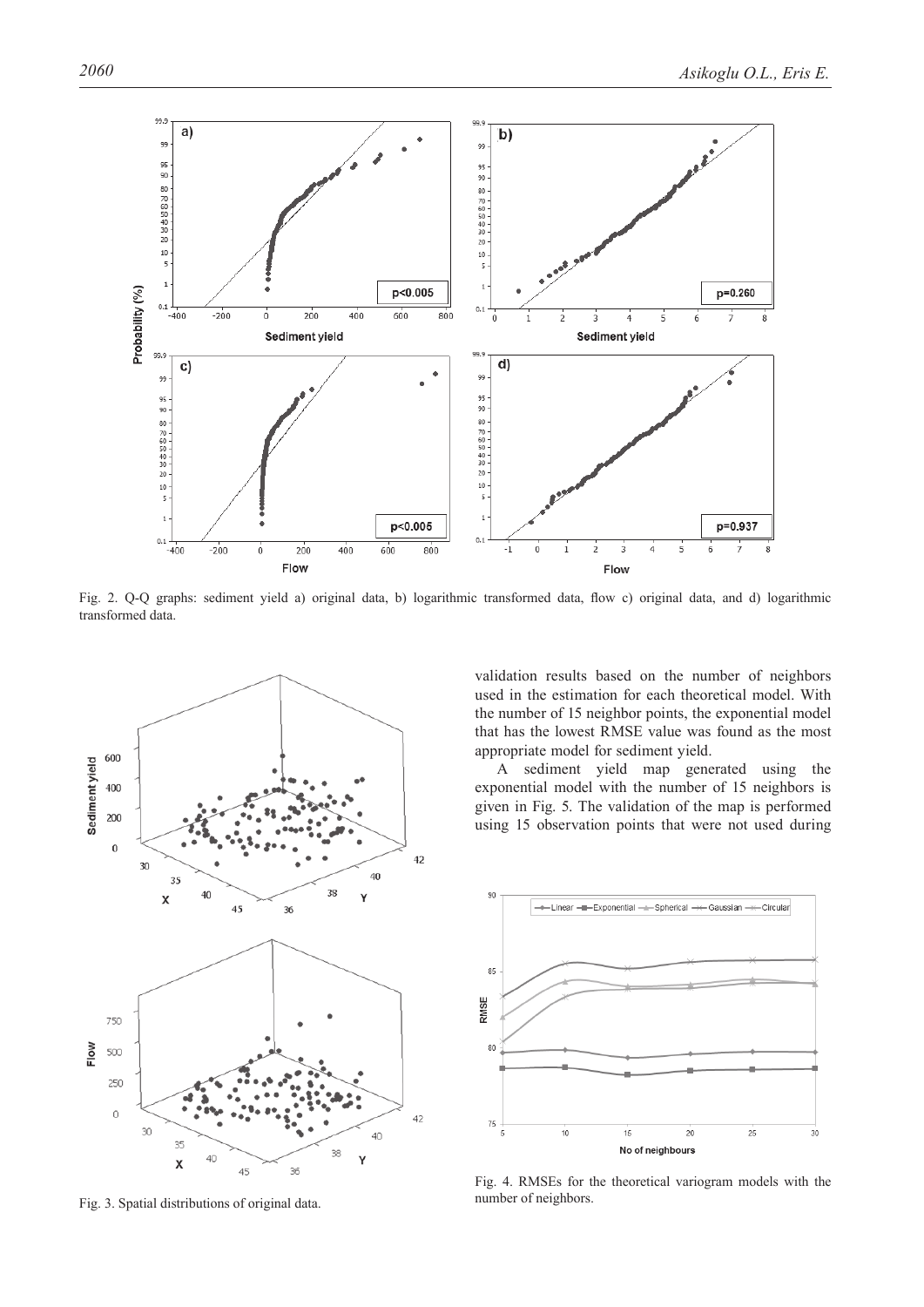

Fig. 5. Sediment yield map.

the calibration stage. Fig. 6 shows the scatter diagram of the observations and estimations obtained from the generated map of the 15 validation points. Accordingly, the correlation coefficient of the validation is found to be approximately 0.85. As can be understood from the scatter diagram, the sediment yield in the country is quite variable; the sediment yield data of 114 stations used in the study varies between approximately 2 and 681 ton/year/km2 . This makes it difficult to estimate the suspended sediment yield and increases the number of variables/parameters to be included in the methods. On the other hand, since the sediment carried in the rivers is 50-95% of suspended type [41], it is important to determine suspended sediment yield properly. For this reason, it is more suitable to use long-term measurements instead of analytical methods in predicting the sediment amount [42].

Although various empirical methods have been used for calculating basin-based sediment yield in Turkey, these methods have very different results [13].



Fig. 6. Observed-estimated scatter diagram for sediment yield (validation).

Using a generated sediment yield map, the most accurate sediment yield at any point where no observation is available will be provided in a short time.

#### **Conclusion**

As a consequence of sediment transport carried by rivers, the economic life of storage facilities such as dams is shortened; flood prevention, hydropower generation, irrigation, drinking water supply, and recreation are adversely affected and additional costs are incurred. In this respect, accurate estimation of the sediment amount is of great importance.

Since many factors such as geological, topographical, and climatological factors are influential on the amount of sediment, empirical methods may produce quite different results. For this reason, it is more realistic to use estimates based on measurements instead of empirical methods. Generating sediment maps using observed data, for example, would allow for the elimination of such inconsistencies.

Also, in Turkey such empirical methods have been widely used for calculating basin-based sediment yield producing similar inconsistent results. Besides, nationally based studies have not included the spatial variation of sediment yield.

Therefore, in this study a sediment yield map was prepared using the long-term average values of suspended sediments collected from 114 observation stations in Turkish river basins.

The result of the study is compared with global sediment yield maps [36, 43]. These maps show global distribution of sediment yield on the basis of field data. There is good agreement between these maps and the map of this study. In addition, it contains more detailed information since it is generated on a smaller scale.

This map allows the user to provide practical sediment yield estimation at a point where there is no sediment measurement.

## **Conflict of Interest**

The authors declare no conflict of interest.

#### **References**

- 1. VERSTRAETEN G., POESEN J. Factors controlling sediment yield from small intensively cultivated catchments in a temperate humid climate. Geomorphology **40**, 123, **2001**.
- 2. WUTTICHAIKITCHAROEN P., BABEL M.S. Principal Component and Multiple Regression Analyses for the Estimation of Suspended Sediment Yield in Ungauged Basins of Northern Thailand. Water, **6**, 2412, **2014**.
- 3. MEDEIROS P.H.A., GUNTNER A., FRANCKE T., MAMEDE G.L., de ARAUJO J.C. Modelling spatiotemporal patterns of sediment yield and connectivity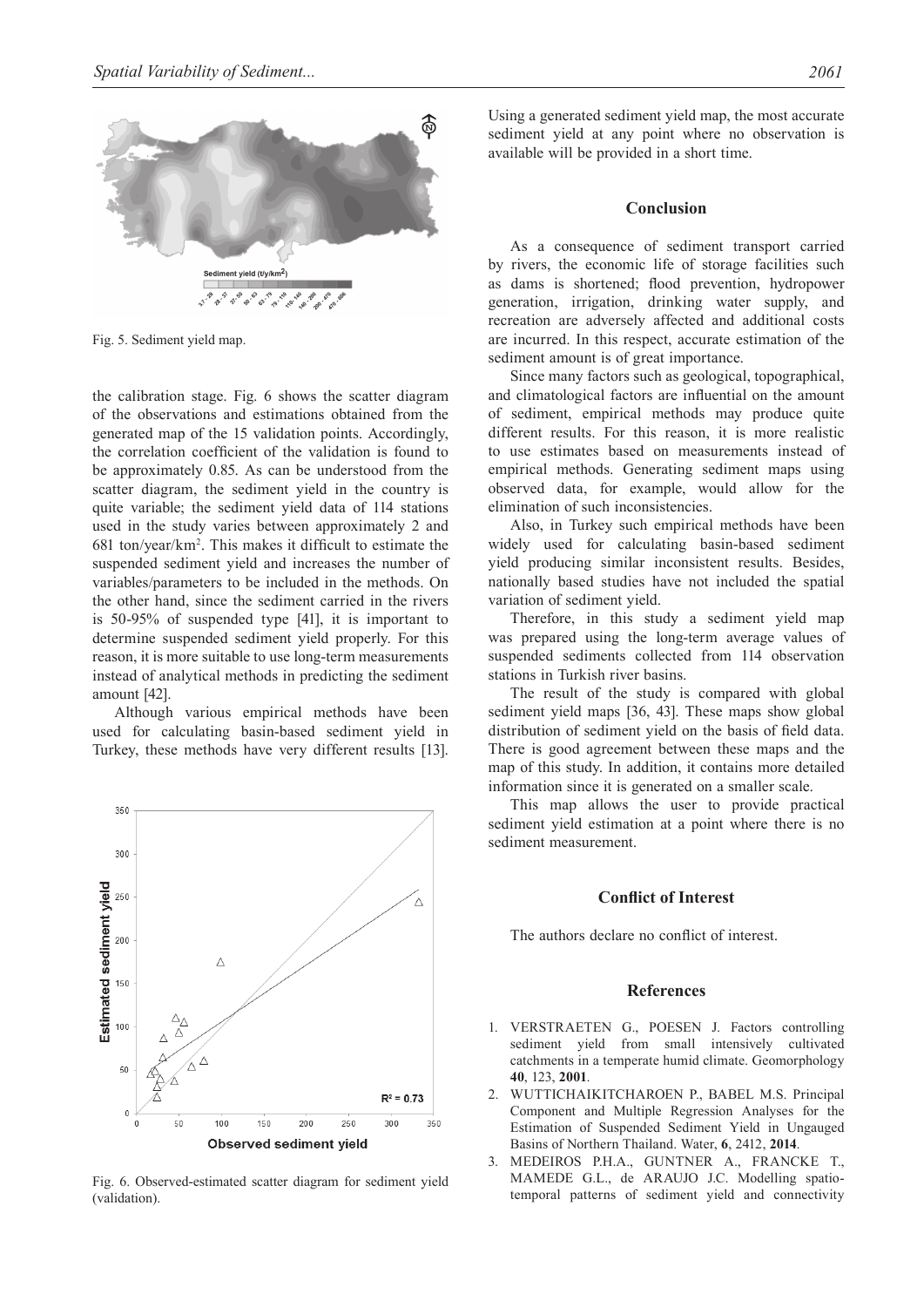in a semi-arid catchment with the WASA-SED model. Hydrol. Sci. J., **55**, 636, **2010**.

- 4. KUSVURAN K. Investigation of Rainfall and Flow in Mersin – Tarsus Topcu Deresi Basin and Sediment Yield in Lower Basin. General Directorate of Agricultural Research Tarsus Research Institute of Soil and Water Resources, Project Nr: TAGEM-BB-TOPRAKSU-2011/125, **2011***.*
- 5. AREKHI S., SHABANI A., ALAVIPANAH S.K. Evaluation of Integrated KW-GIUH and MUSLE Models to Predict Sediment Yield Using Geographic Information System Case Study: Kengir Watershed, Iran. African Journal of Agricultural Research, **6** (18), 4185, **2011***.*
- 6. BENJAMIN H., MACKEY B.H., ROERING J.J. Sediment yield, spatial characteristics, and the long-term evolution of active earthflows determined from airborne LiDAR and historical aerial photographs, Eel River, California. GSA Bulletin, **123** (7-8), 1560, **2011***.*
- 7. DYSARZ T., WICHER-DYSARZ J. Application of Hydrodynamic Simulation and Frequency Analysis for Assessment of Sediment Deposition and Vegetation Impacts on Floodplain Inundation. Pol. J. Environ. Stud. **20** (6), 1441, **2011***.*
- 8. MAYOR Á.G., BAUTISTA S., BELLOT J. Scaledependent variation in runoff and sediment yield in a semiarid Mediterranean catchment. Journal of Hydrology. **397** (1-2), 128, **2011***.*
- 9. NADAL-ROMERO E., MARTÍNEZ-MURILLO J.F., VANMAERCKE M., POESEN J. Scale-dependency of sediment yield from badland areas in Mediterranean environments. Progress in Physical Geography, **35** (3), 297, **2011***.*
- 10. TUNNICLIFFE J, CHURCH M. Scale variation of postglacial sediment yield in Chilliwack Valley, British Columbia. Earth Surface Processes and Landforms, **36***,*  229, **2011***.*
- 11. VANMAERCKE M., POESEN J., VERSTRAETEN G., de VENTE J., OCAKOGLU F. Sediment yield in Europe: spatial patterns and scale dependency. Geomorphology, **130**, 142, **2011***.*
- 12. VANMAERCKE M., POESEN J., MAETENS W., de VENTE J., VERSTRAETEN G. Sediment Yield as a Desertification Indicator. Science of the Total Environment, **409**, 1715, **2011***.*
- 13. AKSU, N., UCAN, K. Comparison of observed sediment yields with the sediment yields calculated by empirical methods in Hurman Creek basin. KSU Journal of Natural Sciences, **15** (3), 1, **2012***.*
- 14. PELLETIER J.D. A spatially distributed model for the long-term suspended sediment discharge and delivery ratio of drainage basins. Journal of Geophysical Research – Earth Surface 117 F02028. **2012**.
- 15. VIGIAK O, BORSELLI L, NEWHAM LTH, McINNES J, ROBERTS A.M. Comparison of conceptual landscape metrics to define hillslope-scale sediment delivery ratio. Geomorphology, **138**, 74, **2012***.*
- 16. BUSSI G., RODRIGUEZ-LLOVERAS X., FRANCES F., BENITO G., SANCHEZ-MOYA Y., SOPENA A. Sediment yield model implementation based on check dam infill stratigraphy in a semiarid Mediterranean catchment. Hydrol. Earth Syst. Sci., **17**, 3339, **2013***.*
- 17. RODRÍGUEZ-BLANCO M.L., TABOADA-CASTRO M.M., TABOADA-CASTRO M.T. Linking the field to the stream: soil erosion and sediment yield in a rural catchment, NW Spain Catena, **102**, 74, **2013***.*
- 18. de VENTE J., POESEN J., VERSTRAETEN G., GOVERS G., VANMAERCKE M., VAN ROMPAEY

A., ARABKHEDRI M., BOIX-FAYOS C. Predicting soil erosion and sediment yield at regional scales: where do we stand? Earth-Science Reviews, **127**, 16, **2013***.*

- 19. KOC G. Evaluation of erosion potential in Tarsus (Mersin) – Topcu Deresi lower basin using modified universal soil loss equation (MUSLE). Hacettepe University MSc Thesis in Department of Geological Engineering, Ankara, Turkey, **2014***.*
- 20. WORRALL F., BURT T.P., HOWDEN N.J.K., HANCOCK G.R. Variation in suspended sediment yield across the UK – a failure of the concept and interpretation of the sediment delivery ratio. Journal of Hydrology, **519***,* 1985, **2014***.*
- 21. BRACKEN LJ, TURNBULL L, WAINWRIGHT J, BOGAART P. Sediment connectivity: a framework for understanding sediment transfer at multiple scales. Earth Surface Processes and Landforms, **40**, 177, **2015**.
- 22. YESUF H.M., ASSEN M., ALAMIREW T., MELESSE A.M. Modeling of sediment yield in Maybar gauged watershed using SWAT, northeast Ethiopia. Catena, **127**, 191, **2015**.
- 23. ZHAO G., KONDOLF G.M., MU X., HAN M., HE Z., RUBIN Z., WANG F., GAO P., SUN W. Sediment yield reduction associated with land use changes and check dams in a catchment of the Loess Plateau, China. Catena, **148** (2), 126, **2017***.*
- 24. BUENDIA C., HERRERO A., SABATER S., BATALLA R.J. An appraisal of the sediment yield in western Mediterranean river basins. Science of the Total Environment, **572***,* 538, **2016***.*
- 25. RENS J. H. MASSELINK R.J.H., KEESSTRA S.D., TEMME A.J.A.M., SEEGER M., GIMÉNEZ R., CASALÍ J. Modelling Discharge and Sediment Yield at Catchment Scale Using Connectivity Components, Land Degradation and Development, **27** (4), 933, **2016**.
- 26. SUN J. Ground Sediment Transport Model and Numerical Simulation. Pol. J. Environ. Stud, **25** (4), 1691, **2016**.
- 27. CHURCH M. Interpreting sediment yield scaling. Earth Surface Processes and Landforms, **42** (12), 1895, **2017**.
- 28. OZALP M., ERDOGAN YUKSEL E., YILDIRIMER S. Subdividing large mountainous watersheds into smaller hydrological units to predict soil loss and sediment yield using the GeoWEPP model. Pol. J. Environ. Stud., **26** (5), 2135, **2017**.
- 29. ZHAO G., KLIK A., MU X., WANG F., GAO P., SUN W. Sediment yield estimation in a small watershed on the northern Loess Plateau, China. Geomorphology, **241** (15), 343, **2015**.
- 30. GARCIA-RUIZ J.M., LASANTA T., MARTI C., GONZALEZ C., WHITE S.M., ORTIGOSA L., RUIZ FLANO P. Changes in runoff and erosion as a consequence of land-use changes in the central Spanish Pyrenees. Physics and Chemistry of the Earth, **20**, 301, **1995**.
- 31. LU X.X., HIGGITT D.L. Recent changes in sediment yield in the Upper Yangtze, China. Environmental Management, **22**, 697, **1998**.
- 32. BATHURST J.C., KILSBY C.G., WHITE,S.M. Modelling the impacts of climate and land use change on basin hydrology and soil erosion in Mediterranean Europe. Mediterranean Desertification and Land Use, Thornes J.B., Brandt C.J. (eds). Wiley: 355, **1996**.
- 33. VALERO-GARC´ES B.L., NAVAS A., MACHIN J., WALLING D. Sediment sources and siltation in mountain reservoirs: a case study from the central Spanish Pyrenees. Geomorphology, **28**, 23, **1999**.
- 34. WASSON R.J. What approach to the modelling of catchment scale erosion and sediment transport should